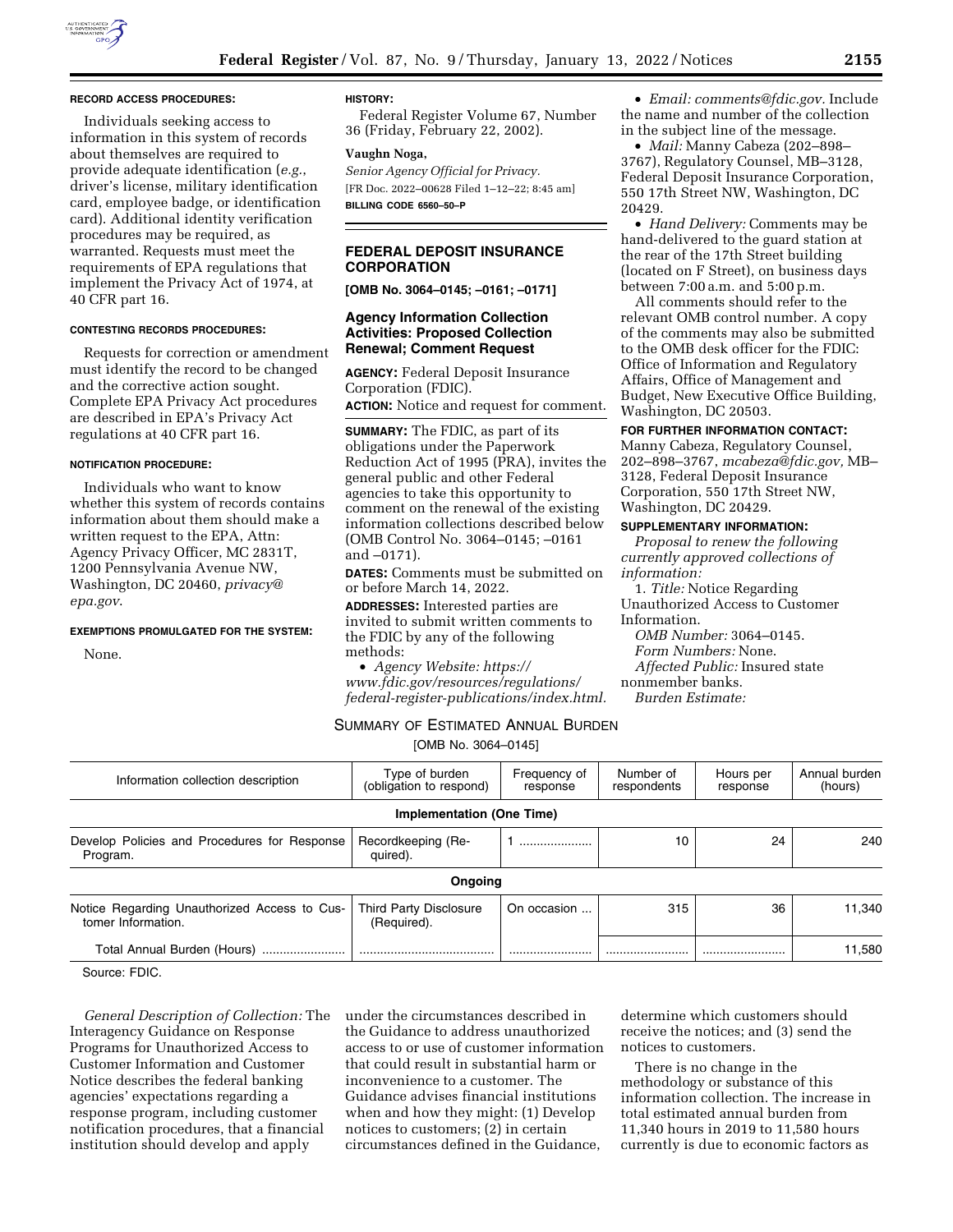reflected in the increase in estimated number of respondents.

2. *Title:* Furnisher Information Accuracy and Integrity (FACTA 312). *OMB Number:* 3064–0161. *Form Number:* None.

*Affected Public:* State nonmember banks.

*Burden Estimate:* 

# SUMMARY OF ESTIMATED ANNUAL BURDEN

[OMB No. 3064–0161]

| Information collection description                                                                                                                                                       | Type of burden<br>(obligation to respond) | Number of<br>responses | Number of<br>respondents | Hours per<br>response | Annual burden<br>(hours) |
|------------------------------------------------------------------------------------------------------------------------------------------------------------------------------------------|-------------------------------------------|------------------------|--------------------------|-----------------------|--------------------------|
| Procedures to Enhance the Accuracy and Integ-<br>rity of Information furnished to Consumer Re-<br>porting Agencies under Section 312 of the Fair<br>and Accurate Credit Transaction Act. | Recordkeeping (Re-<br>quired).            |                        | 3.140                    | 40                    | 125.600                  |
| Distribution of Notices in Response to Direct Dis-<br>putes.                                                                                                                             | Third Party Disclosure<br>(Required).     | 46                     | 3.140                    | 0.23                  | 33.221                   |
| Total Annual Burden (Hours)                                                                                                                                                              |                                           |                        |                          |                       | 158,821                  |

*General Description of Collection:*  Sec. 312 of the Fair and Accurate Credit Transaction Act of 2003 (FACT Act) requires the FDIC to: Issue guidelines for furnishers regarding the accuracy and integrity of the information about consumers furnished to consumer reporting agencies; prescribe regulations requiring furnishers to establish reasonable policies/procedures to implement the guidelines; and issue

regulations identifying the circumstances where a furnisher must reinvestigate a dispute about the accuracy of information in a consumer report based on a direct request from a consumer.

There is no change in the method or substance of the collection. The overall increase in burden hours is the result of economic fluctuation. In particular, the number of respondents has increased

# while the hours per response and frequency of responses have remained the same.

3. *Title:* Registration of Mortgage Loan Originators.

*OMB Number:* 3064–0171.

*Form Number:* None.

*Affected Public:* FDIC Supervised Institutions and Employee Mortgage Loan Originators.

*Burden Estimate:* 

# SUMMARY OF ESTIMATED ANNUAL BURDEN

[OMB No. 3064–0171]

| Information collection description                                                                                                                                        | Type of<br>burden            | Frequency of<br>response | Estimated<br>number of<br>respondents | Estimated<br>number of<br>responses per<br>respondent | Estimated<br>time per<br>response<br>(hours) | Estimated<br>annual burden<br>(hours) |
|---------------------------------------------------------------------------------------------------------------------------------------------------------------------------|------------------------------|--------------------------|---------------------------------------|-------------------------------------------------------|----------------------------------------------|---------------------------------------|
| Financial Institution Policies and Pro-<br>cedures for Ensuring Employee-<br>Mortgage Loan Originator Compli-<br>ance With S.A.F.E. Act Require-<br>ments-New Entrant.    | Recordkeeping                | One-Time                 | $\overline{7}$                        |                                                       | 20                                           | 140                                   |
| Financial Institution Policies and Pro-<br>cedures for Ensuring Employee-<br>Mortgage Loan Originator Compli-<br>ance With S.A.F.E. Act Require-<br>ments-Ongoing.        | Recordkeeping                | Annual                   | 3,091                                 |                                                       |                                              | 3,091                                 |
| Financial Institution Procedures to<br>Track and Monitor Compliance with<br>S.A.F.E. Act Compliance-New<br>Entrant.                                                       | Recordkeeping                | One-Time                 | 7                                     |                                                       | 60                                           | 420                                   |
| Financial Institution Procedures to<br>Track and Monitor Compliance with<br>S.A.F.E. Act Compliance—Ongoing.                                                              | Recordkeeping                | Annual                   | 3,091                                 |                                                       | 1                                            | 3,091                                 |
| Financial Institution Procedures for<br>the Collection and Maintenance of<br>Employee Mortgage Loan Origina-<br>tor's Criminal History Background<br>Reports-New Entrant. | Recordkeeping                | One-Time                 | 7                                     |                                                       | 20                                           | 140                                   |
| Financial Institution Procedures for<br>the Collection and Maintenance of<br>Employee Mortgage Loan Origina-<br>tor's Criminal History Background<br>Reports-Ongoing.     | Recordkeeping                | Annual                   | 3,091                                 |                                                       | 1                                            | 3,091                                 |
| Financial Institution Procedures for<br>Public Disclosure of Mortgage<br>Loan Originator's Unique Identi-<br>fier-New Entrant.                                            | Third Party Dis-<br>closure. | One-Time                 | 7                                     |                                                       | 25                                           | 175                                   |